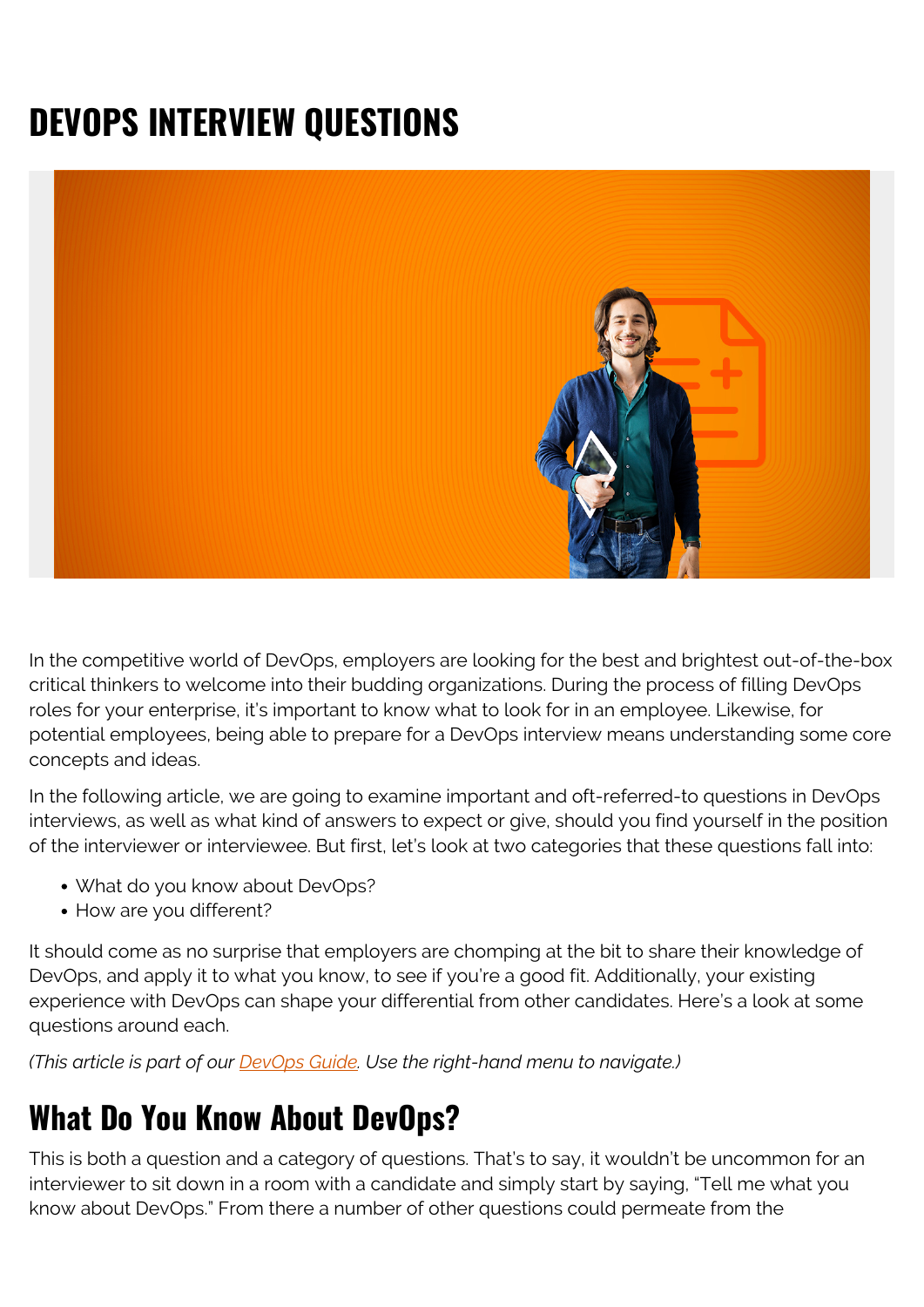conversation. And these include the following:

#### **Agile and DevOps: What's the difference?**

In short, agile is a methodology that runs parallel to DevOps. It focuses on bridging communication gaps between the end-user and the development team, whereas DevOps focuses on the part of the process chain that involves the development team and operations stakeholders. Both are necessary to speed up development times and can be done in concert. DevOps, a newer development than agile, uses agile principles and applies them, internally, to how teams communicate across an organization.

#### **What need does DevOps fill in an organization?**

At its core, DevOps is a remedy for the breakdown in communication and collaboration that often occurs between development and operations within an organization. This breakdown results in a lack of efficiency, frustration and slowed release times. DevOps speeds the process back up by implementing technology and processes that help people communicate and collaborate better across an organization. The result is continuous delivery, continuous testing and continuous monitoring of a system that produces release after release.

#### **What DevOps tools have you used? What are the best tools?**

Asking what tools a candidate has used is par for course. It gets the candidate and interviewer discussing tools and resources, and allows for a harder question: "In your opinion, what are the best tools?"

There are several ways one can answer this question, but the leading tools for 2019 include:

- Jenkins
- Puppet
- Bamboo
- Docker
- Kubernetes
- Ansible; and
- Git

Being able to identify some use cases for each of these resources could make or break a DevOps interview. After all, some of these tools are legacy and others are among the highest paying DevOps skills of 2019.

## **What is your knowledge of AWS? Chef?**

In an interview, an interviewer is likely to take inventory of the DevOps technology they are already using and ask the candidate about familiarity. In all likelihood, a DevOps organization likely listed its platform technology on the job listing and will be expecting candidates to come prepared with an answer. While we are talking about tools and resources, it would be remiss not to address some of the popular ones: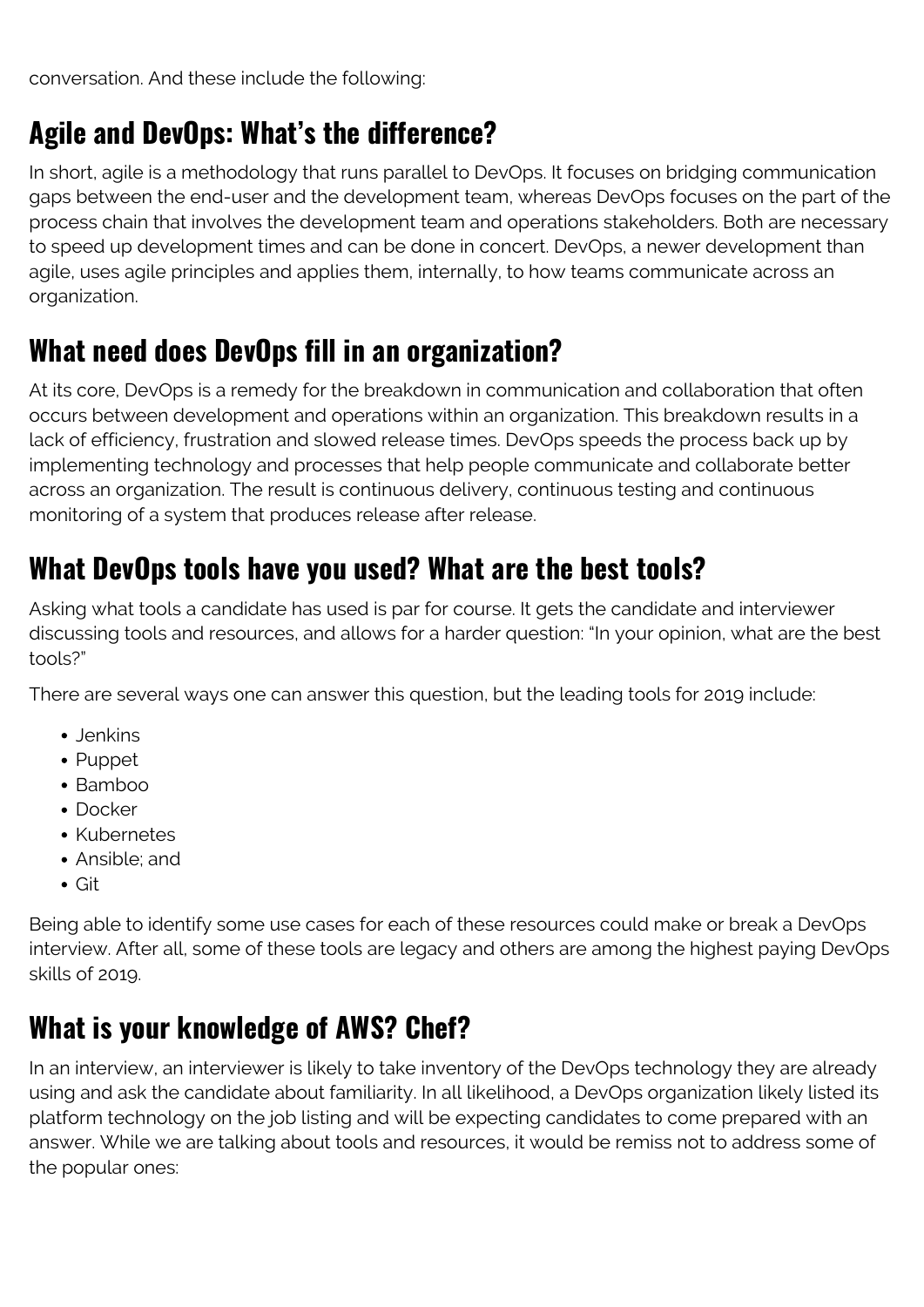## **Amazon Web Services (AWS)**

AWS is a prime example of infrastructure-as-a-service or IaaS. As the name suggests, AWS offers a standardized plug-and-play infrastructure with a number of applications and support that allows developers to quickly establish a customized infrastructure for their software development needs. It offers broad-spectrum IT by proving to have deep features and configurations against the backdrop of an open source community.

#### **Chef**

When working in a DevOps environment, between cloud, physical and virtual servers, you're working with a number of configurations that can deeply impact integration. Chef offers a solution in the form of a configuration management tool. Facebook and Etsy are among the large enterprises currently using Chef for its ability to effectively manage configurations for businesses that need to scale often.

In addition to the above-mentioned questions, you should be able to understand DevOps key concepts and be able to define them.

# **How Are You Different?**

The next category of questions is where you can really shine. These are the ones all about you. If an employer asks, "How are you different from other candidates?" what they really want to know is, "What unique traits and skills can you bring to this role?" Below are a few additional questions to help candidates and employers, alike, gauge important differentiators in DevOps.

#### **What's been your most challenging experience with deployment?**

A question like this could be phrased to showcase a number of different DevOps skills, whether its "deployment", "configuration", "software testing", "orchestration" or what have you. The idea here is that it provides an opportunity for the candidate to describe what a challenging situation looks like for them, and how they overcame it.

Candidates should come prepared with a number of situations to choose from that meet the needs of the discussion. Employers should look for someone with experience navigating the rough waters of DevOps transformation.

## **What are you interested in learning to further your career?**

This question isn't as straight forward as it seems. First, it's usually coupled with other questions like "What have you done to start learning these skills?" So, it's good for candidates to think about times they maneuvered in their career to apply a skill or any continuous education they pursued to this end.

Ultimately, this question seeks to understand if the candidate's skills and aspirations are in line with what the company is doing. DevOps is fast moving. Most organizations, however, have an idea of where they want to be and what they want to be doing in the next 5 - 10 years. When investing in a new employee, you want to make sure it's someone who will be around for the long-term, but perhaps most importantly, this question reveals a natural curiosity that's so important in DevOps